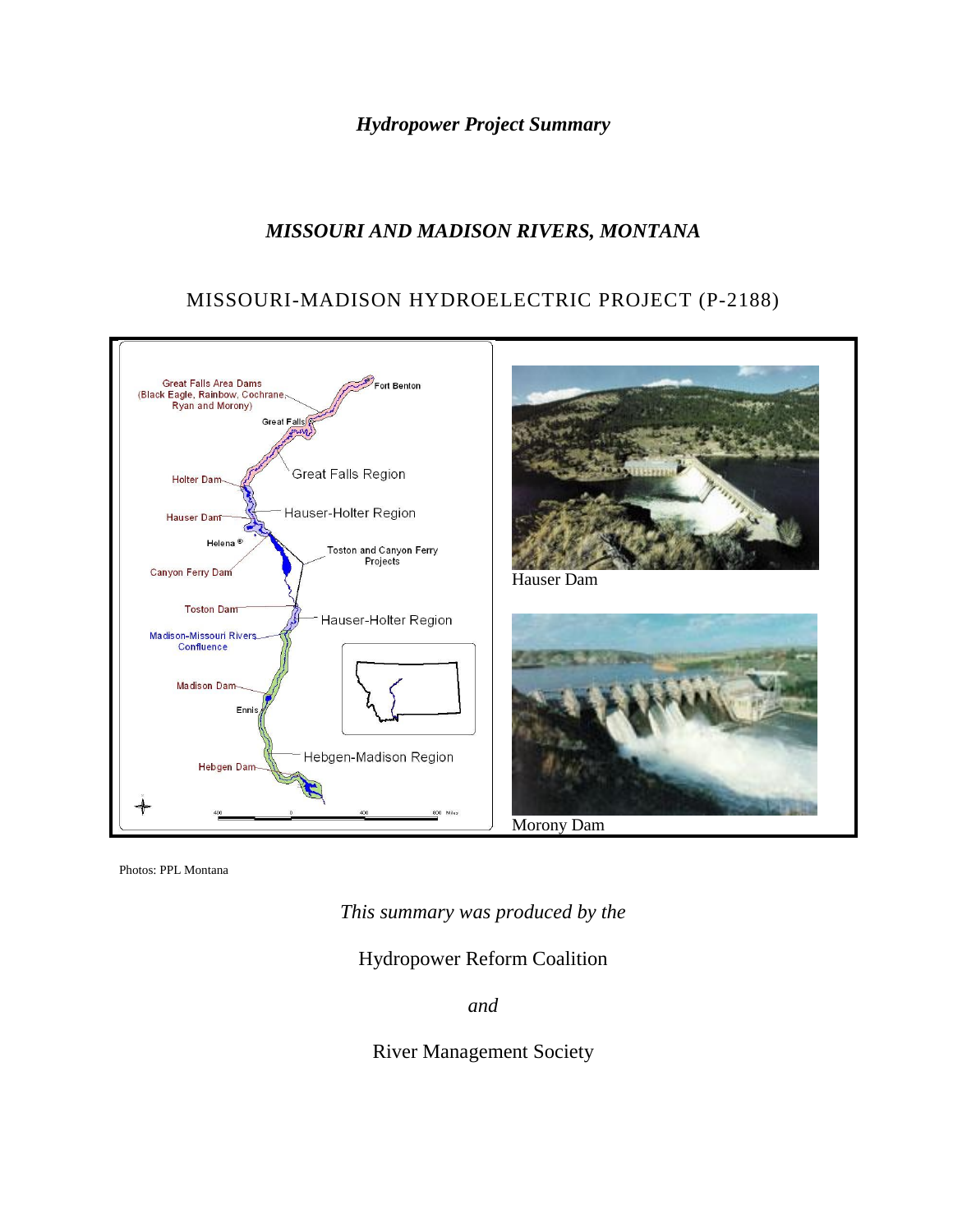# *MISSOURI AND MADISON RIVERS, MONTANA*

## MISSOURI-MADISON HYDROELECTRIC PROJECT (P-2188)

#### *DESCRIPTION:*

This hydropower license includes nine developments, of which eight were constructed between 1906 and 1930, and the ninth- the Cochrane dam- began operation in 1958. The projects are spread over 324 river-miles on the Missouri and Madison rivers. The Hebgen and Madison developments are located on the Madison River whereas the other seven-Hauser, Holter, Black Eagle, Rainbow, Cochrane, Ryan, and Morony- are located on the Missouri River. The Madison River flows into the Missouri River near the city of Three Forks, approximately 33 miles northwest of Bozeman.

### **A. SUMMARY**

- 1. License application filed: November 25, 1992
- 2. License issued: September 27, 2000
- 3. License expiration: August 31, 2040
- 4. Waterway: Missouri and Madison Rivers
- 5. Capacity: 326.9 MW
- 6. Licensee: PPL Montana
- 7. Counties: Gallatin, Madison, Lewis and Clark, and Cascade Counties
- 8. Project area: Portions of the project are located on federal lands, including lands within the Gallatin and Helena National Forests
- 9. Project Website: [http://www.pplmontana.com/producing+power/power+plants/PPL+Montana+Hyd](http://www.pplmontana.com/producing+power/power+plants/PPL+Montana+Hydro.htm) [ro.htm](http://www.pplmontana.com/producing+power/power+plants/PPL+Montana+Hydro.htm)
- 10.Project Facilities:
	- a. Hebgen
		- Located on the Madison River at mile 103
		- A 721-foot-long and 85-foot-high earth-filled with concrete core dam
		- An impoundment with a surface area 13,000 acres
		- Other appurtenant facilities
		- Occupies 10,790 acres of Forest Service lands
		- This development is used to store and regulate water; there are no generating facilities at this development.
	- b. Madison
		- Located on the Madison River at river mile 40
		- A 257-foot-long, 38.5-foot-high rock-filled concrete dam
		- An impoundment, known as Ennis Lake, with a surface area of 3,900 acres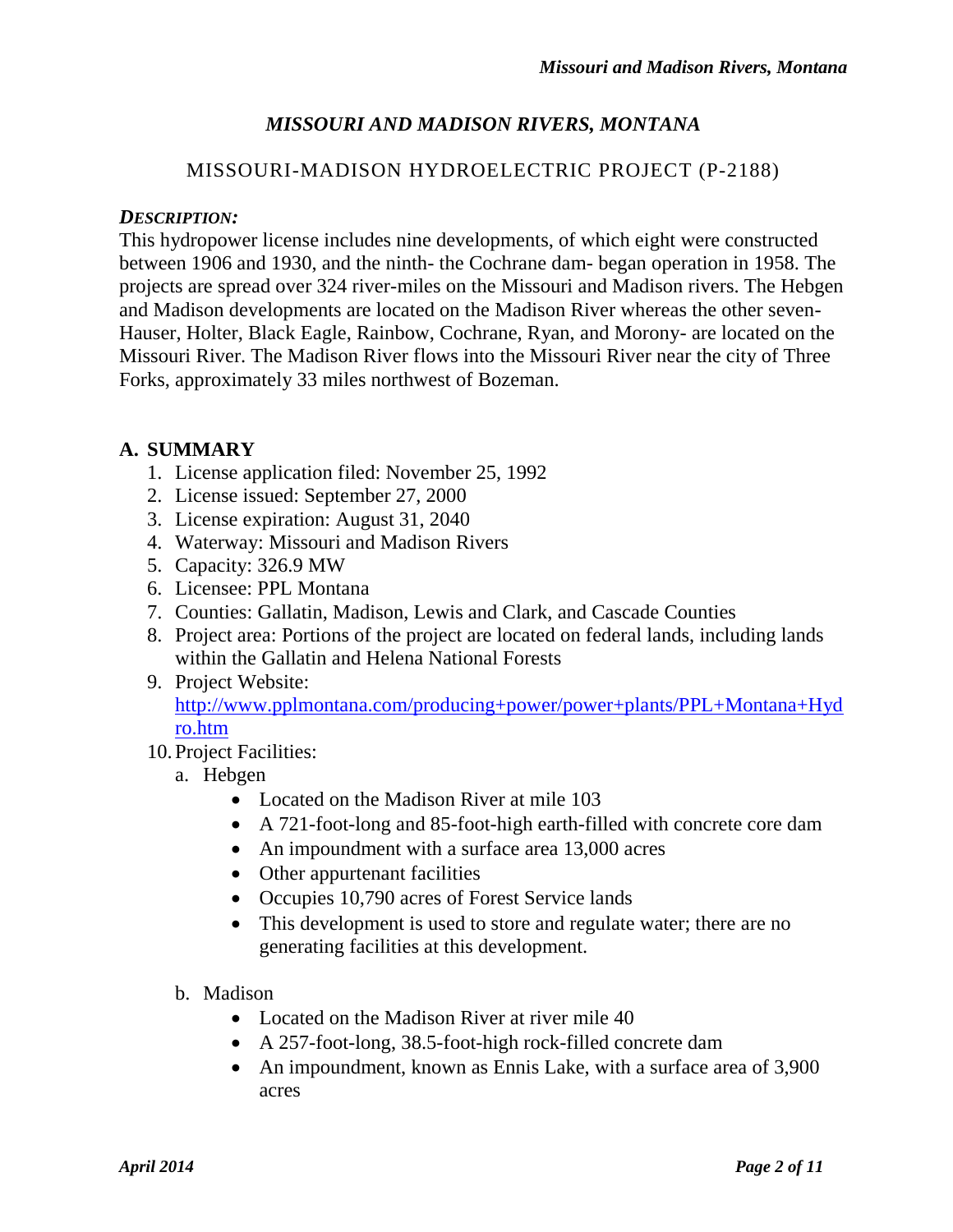- A control building and an intake structure
- A powerhouse with 4 turbine-generator units with a total installed capacity of 10.9 MW
- A tailrace and other appurtenant facilities
- Occupies 358 acres of lands administered by BLM
- c. Hauser
	- Located on the Missouri River at River mile 2,237
	- A 700-foot-long, 80-foot-high concrete gravity dam
	- An impoundment composed of two connected bodies of water: the Hauser Lake and the Helena Lake with a combined surface area of 5,970 acres
	- An intake and forebay structure
	- A powerhouse with 6 turbine generator units with a total installed capacity of 21 MW
	- A tailrace and other appurtenant facilities
	- Occupies 75 acres of U.S. Forest Service lands and 574 acres of BLM lands
- d. Holter
	- Located on the Missouri River at river mile 2,211
	- A 1,364-foot-long, 124-foot-high concrete gravity dam
	- Holter Lake with a surface area of 4,550 acres
	- An intake/powerhouse structure with four turbine-generator units with a total installed capacity of 50 MW
	- Occupies 567 acres of Bureau of Reclamation lands and 166 acres of Forest Service lands
	- A tailrace and other appurtenant facilities
- e. Black Eagle
	- Located on the Missouri River at river mile 2,118
	- A 782-foot-long, 345-foot-high curved concrete gravity dam
	- A reservoir with a surface area of 402 acres
	- A 421-foot-long, 96-foot-wide forebay
	- An intake/powerhouse structure containing 3 turbine generator units with a total installed capacity of 18 MW
	- A tailrace and other appurtenant facilities
- f. Rainbow
	- Located on the Missouri River at river mile 2,115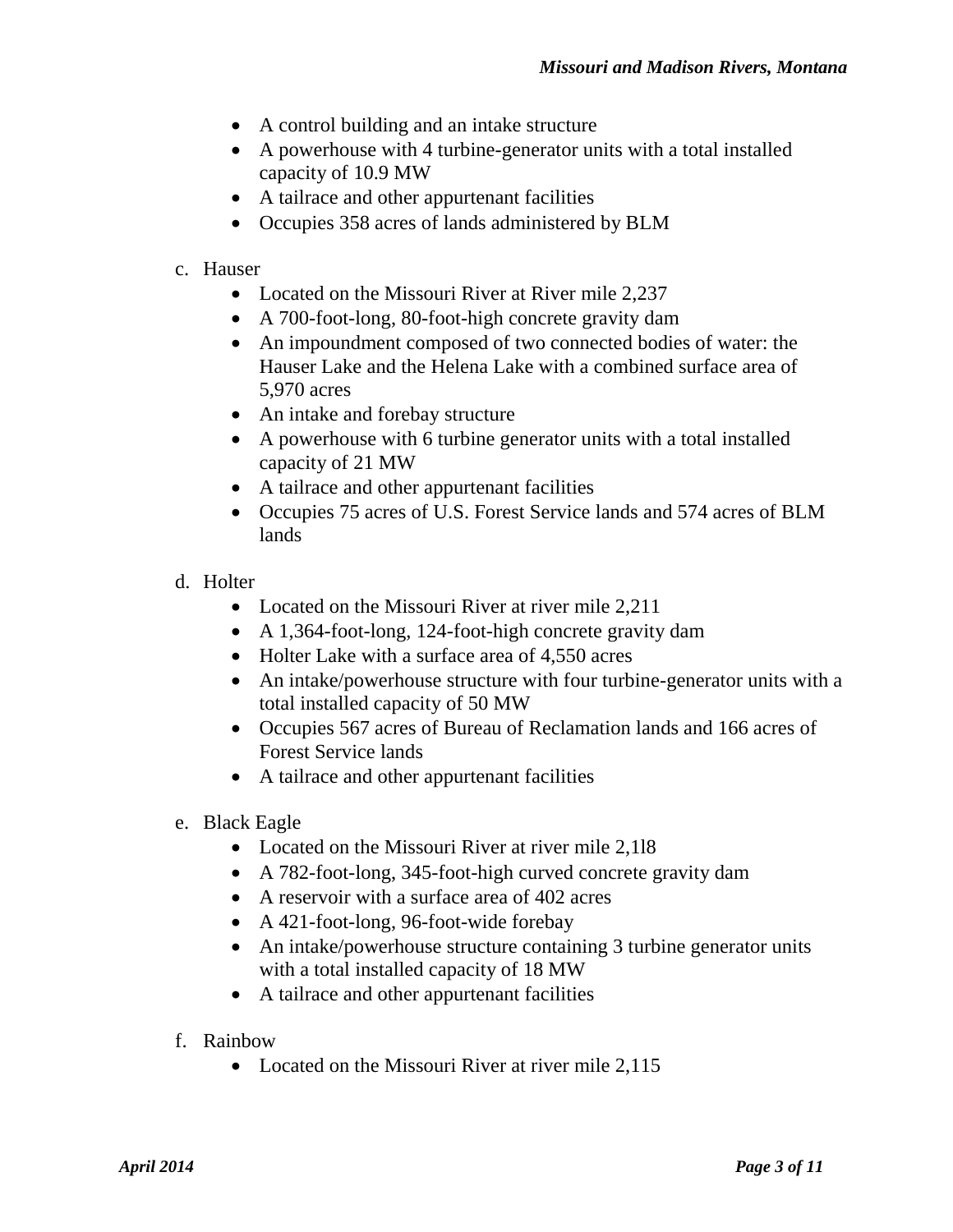- A 1,146-foot-long, 43.5-foot-high rock-filled timber crib and concrete dam
- Rainbow Reservoir with a surface area of 126 acres
- Two powerhouses housing 8 turbine-generator units and 2 turbinegenerating units for a total installed capacity of 58 MW
- A tailrace and other appurtenant facilities
- g. Cochrane
	- Located on the Missouri River at river mile 2,111
	- A 856-foot-long, 100-foot-high concrete gravity dam
	- Cochrane Reservoir with a surface area of 249 acres
	- A powerhouse at the dam with 2 turbine-generator units with a total installed capacity of 60 MW
	- A 2.9-mile-long, 100-kV transmission line
	- A tailrace and other appurtenant facilities
- h. Ryan
	- Located on the Missouri River at river mile 2,110
	- A 1,465-foot-long, a 82-foot-high curved concrete gravity dam
	- Ryan Reservoir with a surface area of 168 acres
	- a powerhouse with 6 turbine generator units with a total installed capacity of 60 MW
	- a 4.6-mile-long, 100-kV transmission line
	- A tailrace and other appurtenant facilities
- i. Morony
	- Located on Missouri River at river mile 2,105
	- A 842-foot-long and 96-foot-high concrete gravity dam
	- Morony reservoir with a surface area of 304 acres
	- An intake/powerhouse containing two turbines with total installed capacity of 49 MW
	- An 8.5-mile-long 100kV transmission line
	- A tailrace and other appurtenant facilities

### **B. IMPORTANT PROVISIONS AND REQUIREMENTS IN LICENSE**

**1. Flows** [Reference: License Article 403]

### Hebgen Development

• Continuous minimum flow of 150 cfs as measured downstream from Hebgen dam at USGS Gauge No. 6-385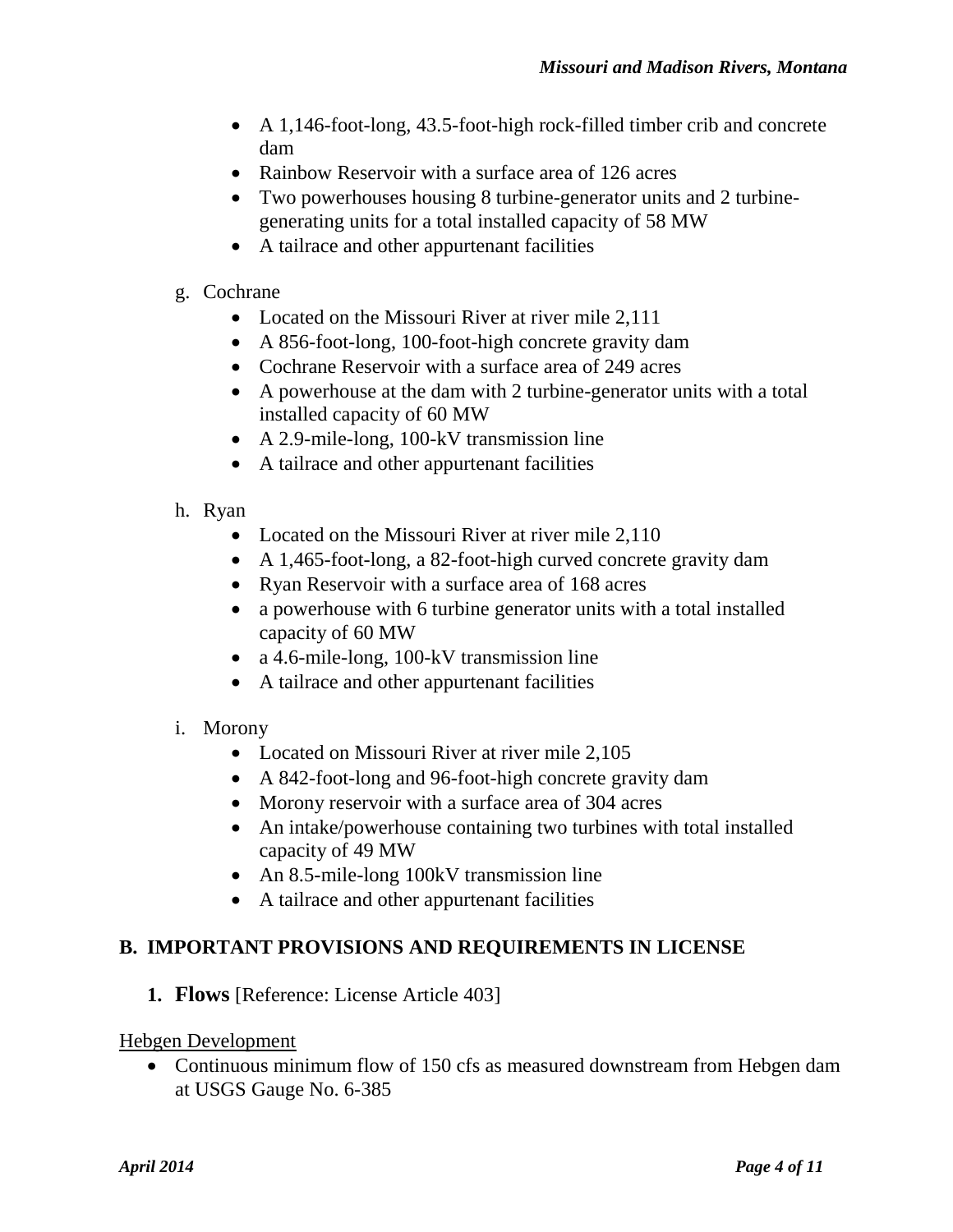- Continuous minimum flow of 600 cfs at USGS Gauge No. 6-388 near Kirby Ranch
- No more than 3,500 cfs at USGS Gauge No. 6-388 near Kirby Ranch to minimize erosion of the Quake Lake outlet

Madison Development

- Continuous minimum flow of 1,100 cfs in the Madison River as measured at USGS Gauge No. 6-410 downstream from the Madison Development
- Bypass reach
	- o April 1 to June 30- Minimum spawning flow of 200 cfs
	- o July 1 to March 31- Minimum flow of 80 cfs
	- o Flow in the bypass reach may not be reduced or increased by more than 100 cfs per hour (except when needed to meet the 1,100-cfs minimum flow below the powerhouse or to avoid overfilling Ennis Lake)

Hauser Development

• Run-of-river operation (Inflow  $=$  Outflow)

### Holter Development

- Run-of-river operation (Inflow  $=$  Outflow)
- To maintain power production at the downstream Great Falls development, PPL may temporarily (defined as "a period of a few to several days") increase flows from the Holter dam during and immediately preceding period of extreme cold

### Black Eagle Development & Rainbow Development

- Run-of-river operation (Inflow  $=$  Outflow)
- During weekends and holidays in summer (Memorial Day weekend to Labor Day weekend), a minimum spill of 200 cfs at Black Eagle dam is required between 9 am and 8 pm (except when April to June natural runoff into Canyon Ferry Reservoir is less than 900,000 acre-feet)
- If any change in flow is to occur, PPL will need concurrence from Fish and Wildlife Service (FWS), Montana Department of Natural Resources and Conservation (Montana DNRC), and Montana Department of Fish, Wildlife, and Parks (Montana DFWP)

Cochrane Development

• PPL has discretion to operate the Cochrane Development as needed- baseload generation, short-term generation reserves, or peaking generation

Ryan Development

• PPL has discretion to operate the Ryan Development as needed- baseload generation, short-term generation reserves, or peaking generation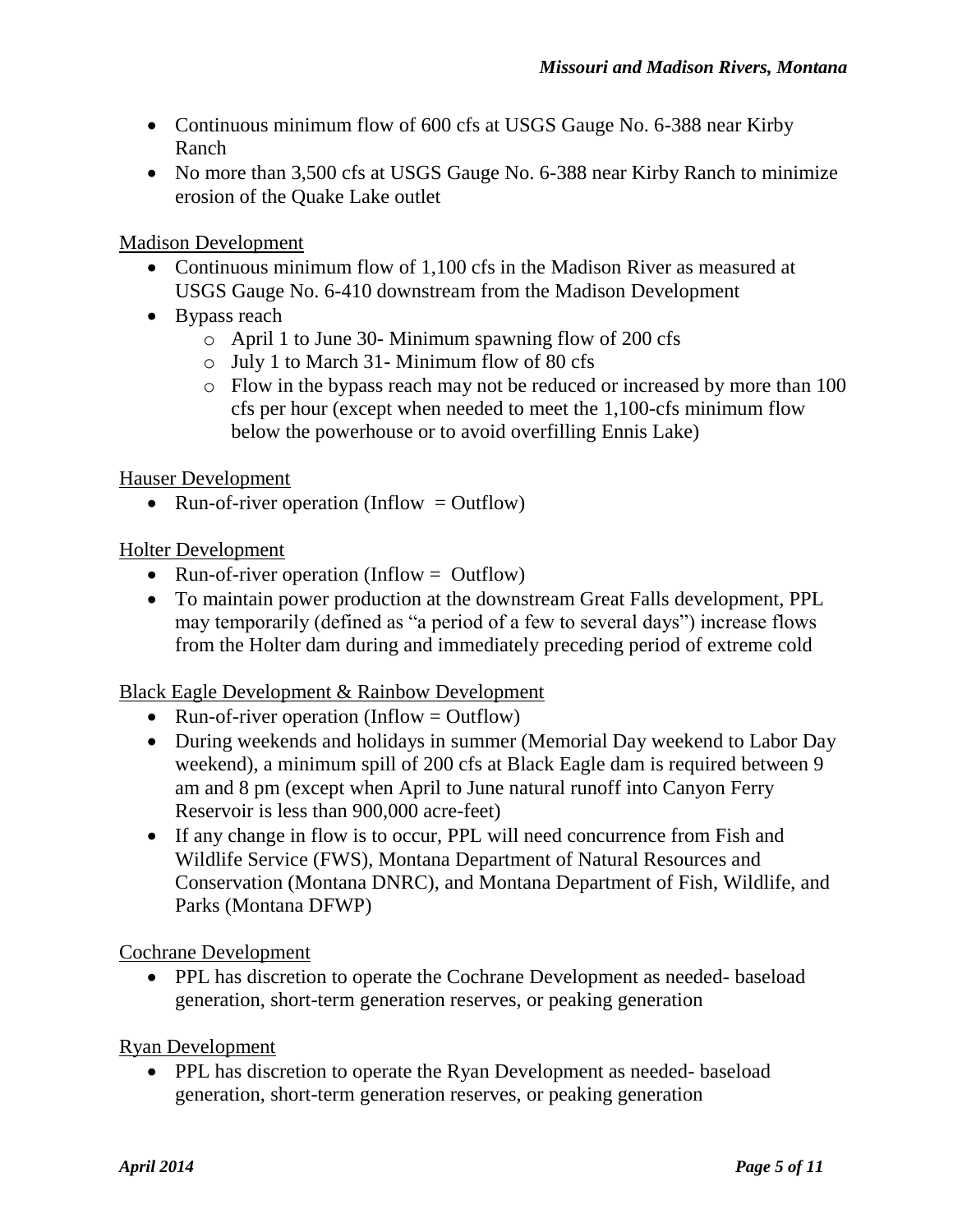- During weekends and holidays in summer (Memorial Day weekend to Labor Day weekend), a minimum spill of 200 cfs at Ryan dam is required between 9 am and 8 pm (except when April to June natural runoff into Canyon Ferry Reservoir is less than 900,000 acre-feet)
- If any change in flow is to occur, PPL will need concurrence from Fish and Wildlife Service (FWS), Montana Department of Natural Resources and Conservation (Montana DNRC), and Montana Department of Fish, Wildlife, and Parks (Montana DFWP)

### Morony Development

- The Morony development may not be operated only in run-of-river mode
- May be used to re-regulate releases from Cochrane and Ryan dams

### **2. Water Quality** [Reference: License Article 404]

PPL is required to file a Water Quality Monitoring Plan for the Madison River from above Hebgen Reservoir to the Missouri River near Fort Benton by March 26, 2001. The parameters to be monitored include dissolved oxygen, pH, specific conductance, total DO (Hauser Development only), alkalinity, turbidity, nutrients (nitrogen and phosphorous), suspended sediments and total suspended solids, and trace elements (total and dissolved arsenic at all locations and cadmium, copper, iron, lead, manganese, and zinc at the five Great Falls developments).

They are also required to submit an updated and Montana DEQ-approved monitoring program every five years.

**3. Fisheries** [Reference: License Articles 408, 412, 414, 416, 417]

PPL is required to submit a fisheries plan to FERC first by August 2001 and then every three years plan for implementing specific mitigation and enhancement measures and post-licensing evaluation and monitoring for the Madison River from Hebgen Reservoir to Three Forks. The plan should be prepared in consultation with Forest Service, FWS, Montana DFWP, Montana DEQ and other "interested parties," and should include a schedule for implementing the following tasks for Hebgen Reservoir and the upper Madison River:

- monitor the effects of modified project operations on Hebgen Reservoir fish populations;
- evaluate the potential to enhance tributary spawning to increase the contribution of natural reproduction to the Hebgen Reservoir fishery;
- monitor the effects of the proposed reservoir drawdown regime on macrophytes and reservoir fisheries (e.g., effects on spawning habitat, egg/larvae survival, and refuge habitat for juveniles);
- identify, restore, and protect important riparian areas;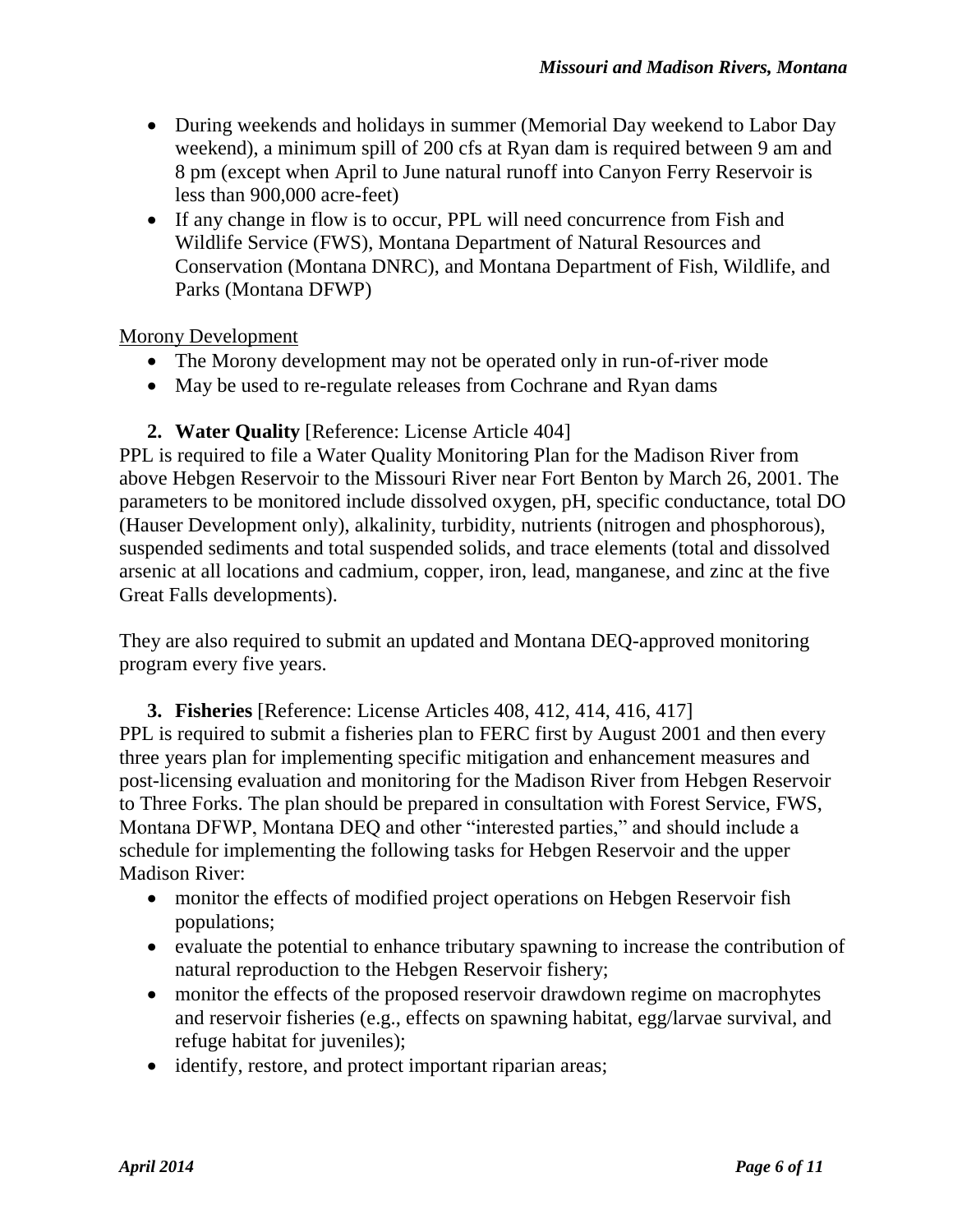- monitor the effects of modified project operations on upper Madison River fish populations;
- monitor the effects of spring flow fluctuations on spawning success in the upper Madison River as related to possible dewatering of redds during low flow and redd destruction during high flow;
- evaluate the potential to enhance tributary spawning to increase the contribution of natural reproduction to the upper Madison River fishery;
- monitor fish species of special concern (i.e., Arctic grayling and cutthroat trout);
- monitor flushing flows in the Madison River and evaluate their effectiveness;
- restore spawning habitat (side channels) below Quake Lake in the Slide Inn area; and
- monitor ice erosion on reservoir shoreline habitats in Hebgen Reservoir to assess the rate of erosion under the new operating regime and determine if erosion is directly or indirectly affecting fish populations.

By August 2001, PPL is also required to submit a similar plan for implementing the mitigation and enhancement measures and post-licensing evaluation and monitoring for:

- a. Ennis Lake and the lower Madison River (Article 412)
- b. Hauser Lake and Hauser Dam tailwaters (Article 414)
- c. Holter Lake and the Holter Dam tailwaters (Article 416)
- d. the five Great Falls reservoirs and their tailwaters (Article 417)

At the end of three years, PPL shall submit a summary of the measures implemented and an evaluation (conducted in consultation with the agencies) of the need for additional measures. FERC may require changes to the plan as needed.

## **4. Stream Habitat Enhancement and Restoration Plan** [Reference: License Article 409]

The license requires PPL to submit a plan to fund stream habitat enhancement and restoration activities in the Madison River drainage. The plan shall be prepared in consultation with Forest Service, FWS, Montana DFWP, Montana DEQ and other "interested entities," and shall include, but not be limited to:

- stream structure enhancements (to provide holding water for larger fish) between McAtee Bridge and Varney in the upper Madison River;
- river bank enhancements (undercuts and vegetative cover) in the upper and lower Madison River to enhance brown trout habitat;
- fish habitat enhancement both in main stem and tributary streams, including enhancement for all life stages of fishes;
- purchasing water leases;
- improving or replacing stream culverts;
- inclusion or exclusion of fish barriers;
- purchasing fishing access;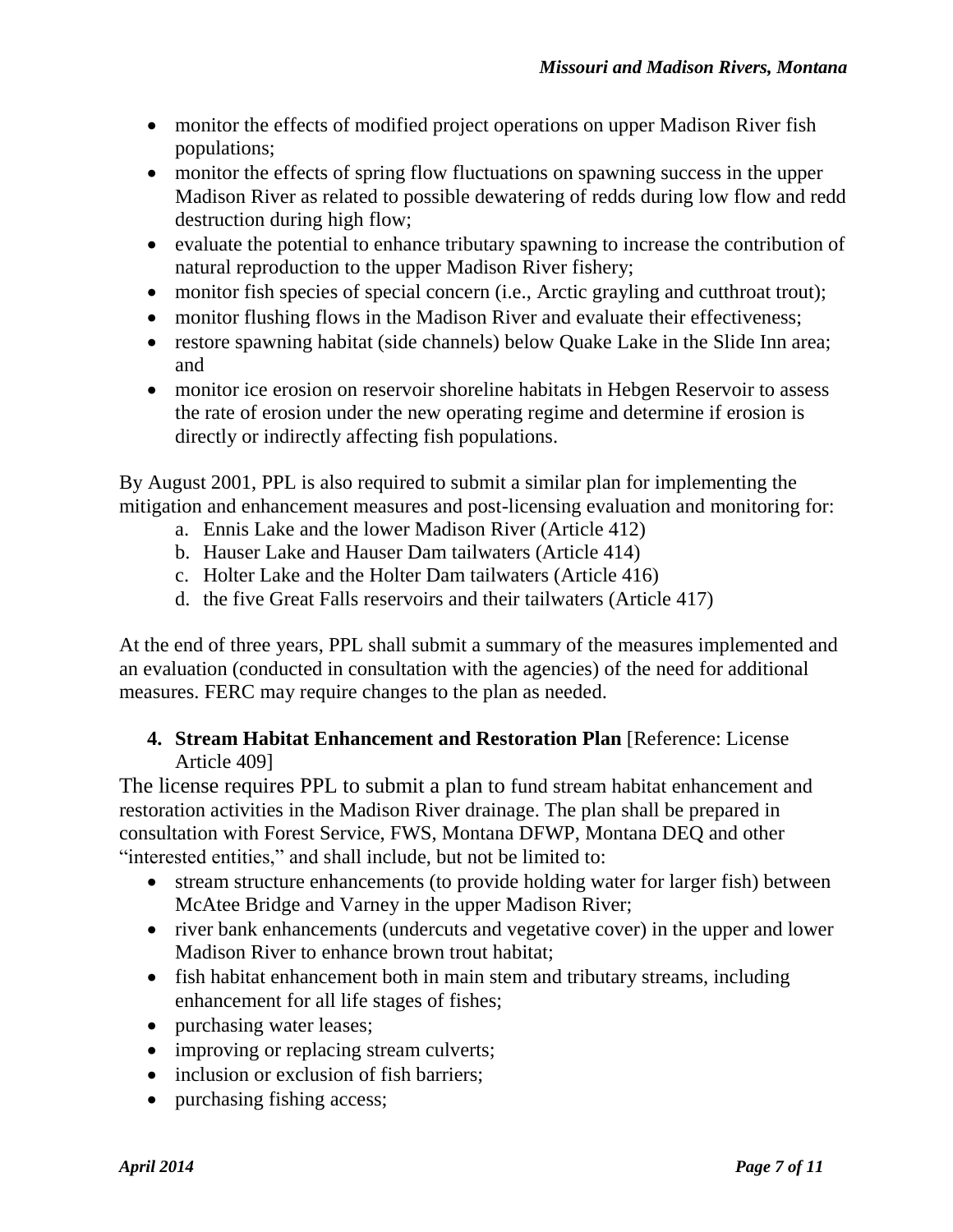- promotion or enhancement of wilderness fisheries; and
- riparian habitat restoration.

# **5. Side Channel Restoration Plan** [Reference: License Article 410]

By August 2001, PPL shall submit a plan to restore side channels in the upper Madison River just below Quake Lake for the purpose of rehabilitating trout spawning habitat.

## **6. Threatened and Endangered Species Protection Plan** [Reference: License Article 421]

By August 2001 and in consultation with FWS, Forest Service, BLM, and Montana DFWP, PPL is required to prepare a Threatened and Endangered Species Protection Plan (T&E Plan) for all federally listed threatened and endangered species that occur within the project area. The T&E Plan shall include, but not be limited to, the following:

- a project construction schedule, including transmission line construction, to avoid disturbances to threatened and endangered species;
- the results of a preconstruction survey by a professional wildlife biologist, fisheries biologist, or botanist of all areas to be disturbed by construction or operations under the license;
- measures to protect the listed species;
- an implementation schedule for the protective measures; and
- a monitoring plan and implementation schedule to evaluate the project's effect on threatened and endangered species and critical habitat in the project area.

## **7. Vegetation and Wildlife Protection and Mitigation Plan** [Reference: License Article 422]

At least 90 days before the start of any land-clearing or land-disturbing activities at any of the nine Missouri-Madison developments, PPL is required to file for FERC approval, a vegetation and wildlife protection and mitigation plan identifying measures to minimize construction disturbance, to protect native vegetation and wildlife, and mitigate for adverse effects that occur during project construction. The plan shall describe the location of the areas to be re-vegetated, including wetlands, and include, where possible, re-vegetation with plant species beneficial to wildlife species.

# **8. Recreation Plan** [Reference: License Article 426]

PPL is required to submit a comprehensive recreation plan by August 2001. Note: PPL has been maintaining a website- <http://www.missourimadison.com/-> to provide access to the Plan and to provide various recreation related information at the project developments. The following specific measures are required under the plan: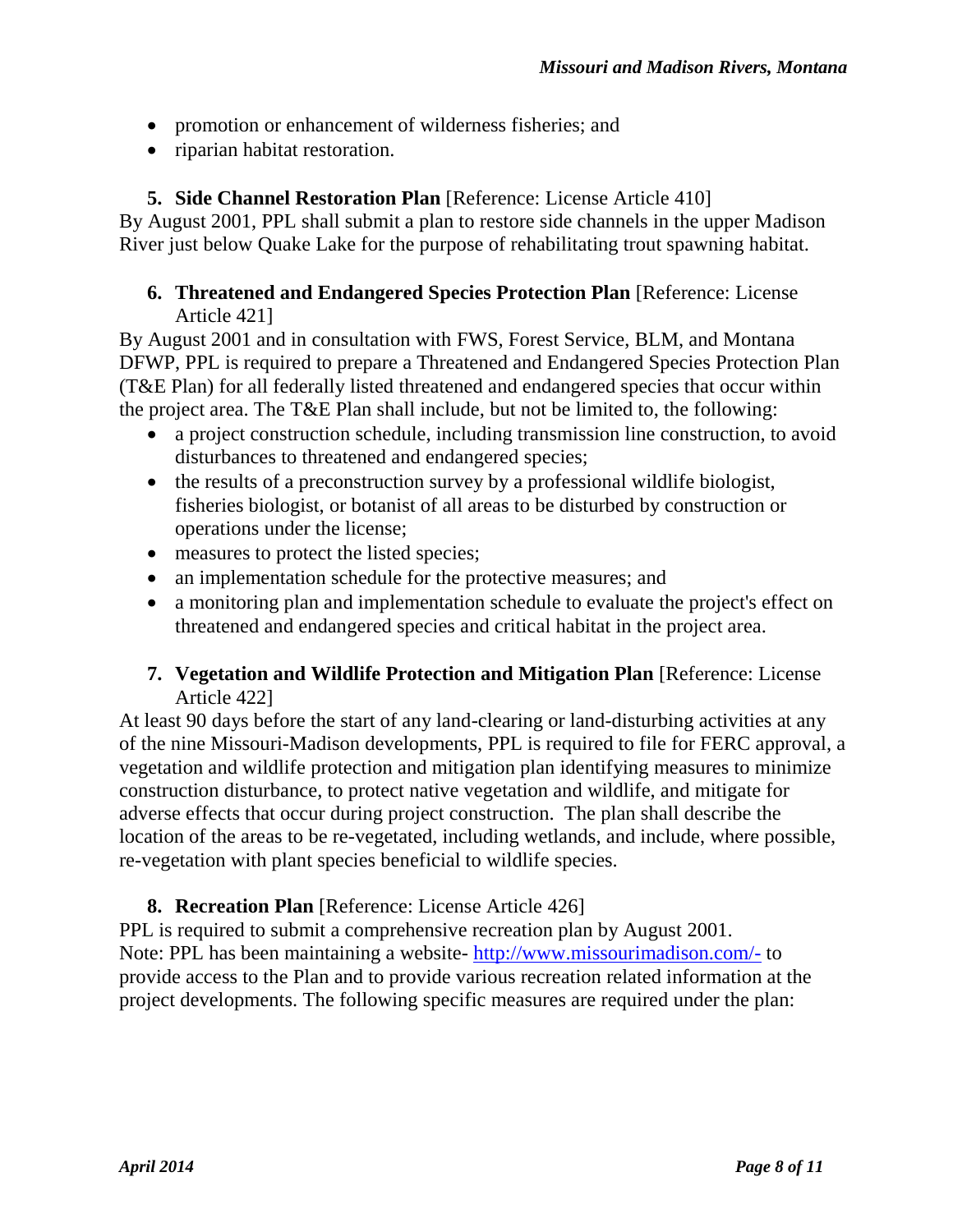## Hebgen Development

- By August 2004, develop a day use area at Hebgen dam that includes a parking area and picnic tables and contribute up to \$350,000 for the development and \$3,000 annually for the operation and maintenance of the site
- By August 2004, develop a recreational vehicle (RV) dump station and contribute up to \$50,000 for construction and \$5,000 for annual operation and maintenance of the site
- Develop two fishing access sites accessible to individuals with disabilities at the Highway Destruction Site (by August 2001) and at the Rumbaugh Ridge site (by August 2002), including trails, fishing platforms, restrooms, and signs and contribute up to \$3,500 per site for annual operation and maintenance.

### Madison Development

- Within a year of rehabilitating the Madison Development's powerhouse, PPL is required to develop a public day-use site at Kobayashi Beach (formerly Sandy Beach) on the north shore of Ennis Lake, which shall include a boat-ramp and dock, parking, restrooms and interpretive facilities. PPL shall contribute up to \$400,000 for development of the site and up to \$15,000 annually for its operation and maintenance.
- By August 2001, PPL is required to develop the Norman Strung Memorial Campground on BLM's west shore property, which shall consist of designated campsites, fire rings, restrooms, drinking water etc. PPL shall contribute up to \$500,000 to design and construct the site and up to \$20,000 annually to supplement the BLM's operation and maintenance costs for the site.

## Hauser Development

- By August 2005, PPL is required to improve and expand the Hauser Dam public access site, including a larger parking area, portage route, carry-in boat ramp below the dam, and interpretive facilities.
- PPL shall contribute up to \$1 million for site design and development of Devil's Elbow site after BLM acquires the site, including day-use swimming pool, boat ramp and dock, campsites, interpretive signs, and trash cans.
- PPL shall contribute up to \$1.5 million to acquire, design, and develop the White Sandy Beach site and up to \$40,000 annually for its operation and maintenance. The site shall include boat ramp and dock, designated RV and tent campsites, restrooms, drinking water, fire rings, informational and interpretive signs, and trash cans.

### Holter Development

 By August 2005, PPL shall design and reconstruct Holter Dam campground to make it accessible to individuals with disabilities. PPL shall contribute up to \$1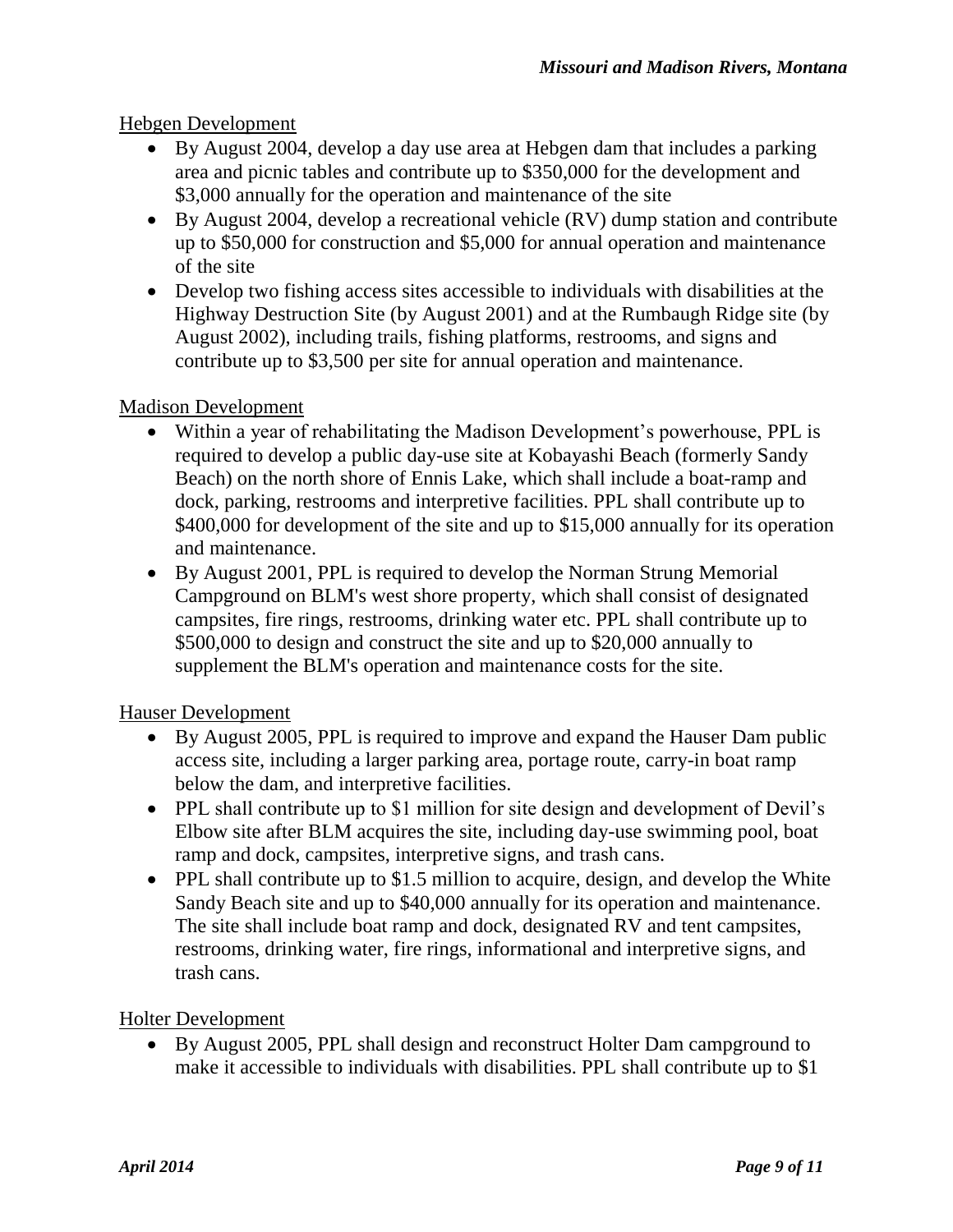million for the design and development of the site and up to \$10,000 annually for operation and maintenance of the campground.

- By August 2002, PPL is also required to construct a portage route around the left side of Holter dam and contribute up to \$5,000 for the route.
- Other measures include the requirement for PPL to contribute to development and enhancement of Sleeping Giant Wilderness Study Area, Log Gulch Campground and Departure Point Access Site, and Meriwether Picnic Area.

Developments in the Great Falls Area

### Rainbow

- By August 2001, PPL will contribute up to \$100,000 towards the completion of the Lewis and Clark Overlook and the construction of a new overlook at Crooked Falls near Rainbow Dam and contribute up to \$10,000 annually for its operation and maintenance.
- By August 2004, PPL shall build a pedestrian and bike trail from Rainbow dam to Sulfur Springs Trailhead downstream of Morony development. PPL shall contribute up to \$150,000 for the development and up to \$5,000 annually for operation and maintenance of the trail.

### Cochrane

 PPL, in cooperation with Forest Service, Montana DFWP, Montana State Historic Preservation Officer, and BLM, is required to acquire, develop and improve four existing or new public access sites to the Missouri River. PPL will contribute up to \$200,000 for the acquisition and development of each site and up to \$10,000 annually for the operation and maintenance of each site.

### Morony

 By August 2002, PPL shall contribute up to \$50,000 to the Montana DFWP to reconstruct the Carter Ferry Access Site, which shall include a parking area, a boat ramp, restrooms, and signs.

### Black Eagle

 By August 2001, PPL shall submit a proposal for recreational development at the Black Eagle Recreation Area.

# **C. MAP**

There are two convenient ways to become familiar with this project on the Hydropower Reform Coalition website, www.hydroreform.org.